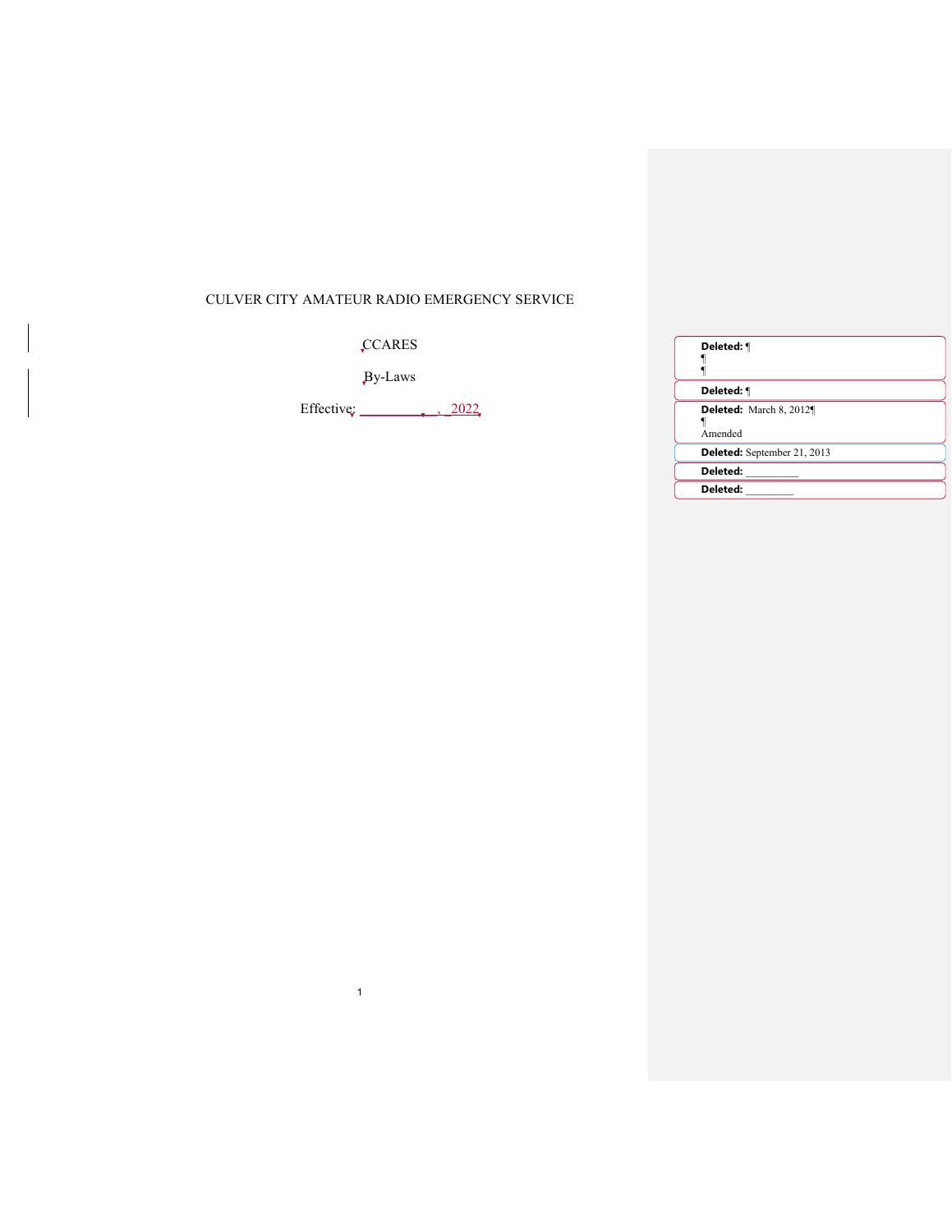### ARTICLE I. ORGANIZATION

Section 1. This organization shall be known as the "CULVER CITY AMATEUR RADIO EMERGENCY SERVICE", and known by the acronym "CCARES".

Section 2. The specific and primary purpose of this organization shall be to train and organize amateur radio operators to provide public service and emergency communications.

### ARTICLE II. MEMBERSHIP

Section 1. Any person holding an amateur radio license value frequencies in the United States who wishes to be of service Culver City and surrounding areas during emergencies or participate welcome to become a member of CCARES.

Section 2. There shall be two classes of membership: Active

Section 3. Active Members are those amateur radio operators 12 months, have participated as a radio operator in at least activities of CCARES:

- A. Passing of any amateur radio license examin
- B. Checking into any CCARES on-air net or pa meeting;
- C. Participating as a radio operator at either a C Response Team ("CERT") meeting, or train
- D. Participating as a radio operator at a CCARI limitation to:
	- i. Great California Shake-out
	- ii. The Los Angeles Marathon or similar
	- iii. ARRL Field Day; and
	- iv. Any other designated training activity Board of Directors.

E. Only Active Members shall be entitled to vote in any CCARES election.

| lid to operate on FCC licensed-           |                                                                                                                                                                                                                                                                     |
|-------------------------------------------|---------------------------------------------------------------------------------------------------------------------------------------------------------------------------------------------------------------------------------------------------------------------|
| ce in or to the citizens of City of       |                                                                                                                                                                                                                                                                     |
| participate in public service events is   | Deleted:                                                                                                                                                                                                                                                            |
|                                           | Deleted:                                                                                                                                                                                                                                                            |
|                                           | <b>Deleted:</b> designated                                                                                                                                                                                                                                          |
| ve and Inactive.                          | Deleted: may                                                                                                                                                                                                                                                        |
|                                           | Deleted:                                                                                                                                                                                                                                                            |
| tors who, during the preceding            | Deleted: 1                                                                                                                                                                                                                                                          |
| $\pm$ one (1) of the following<br>nation; | <b>Deleted:</b> Section 2. Any person holding an amateur radio<br>license who wishes to be of service in Culver City during<br>designated emergencies may become a member of<br>CCARES. No member under the age of 16 shall be<br>deployed in emergency situations. |
|                                           |                                                                                                                                                                                                                                                                     |
| articipating in any in-person CCARES      | <b>Deleted:</b> the Technician test, or upgrading to a<br>General or an Extra class amateur                                                                                                                                                                         |
|                                           | Deleted:                                                                                                                                                                                                                                                            |
| <b>Culver City Community Emergency</b>    | <b>Deleted:</b> Sunday night                                                                                                                                                                                                                                        |
| ing or refresher class;                   | Deleted: ¶                                                                                                                                                                                                                                                          |
| ES training exercise, including without   | <b>Deleted:</b> Search & Rescue module or a CERT class<br>Final Drill                                                                                                                                                                                               |
|                                           |                                                                                                                                                                                                                                                                     |
|                                           | <b>Deleted:</b> $(2$ opportunities per year – the<br>CCARES net and the CERT City-Wide Drill)                                                                                                                                                                       |
| ar regional marathons                     |                                                                                                                                                                                                                                                                     |
|                                           |                                                                                                                                                                                                                                                                     |
|                                           |                                                                                                                                                                                                                                                                     |
| ty as determined by the CCARES            | <b>Deleted:</b> (ie, Car Show, Friends of the Library,<br>etc.                                                                                                                                                                                                      |

**Deleted:** acknowledged **Deleted:** Section 4. Only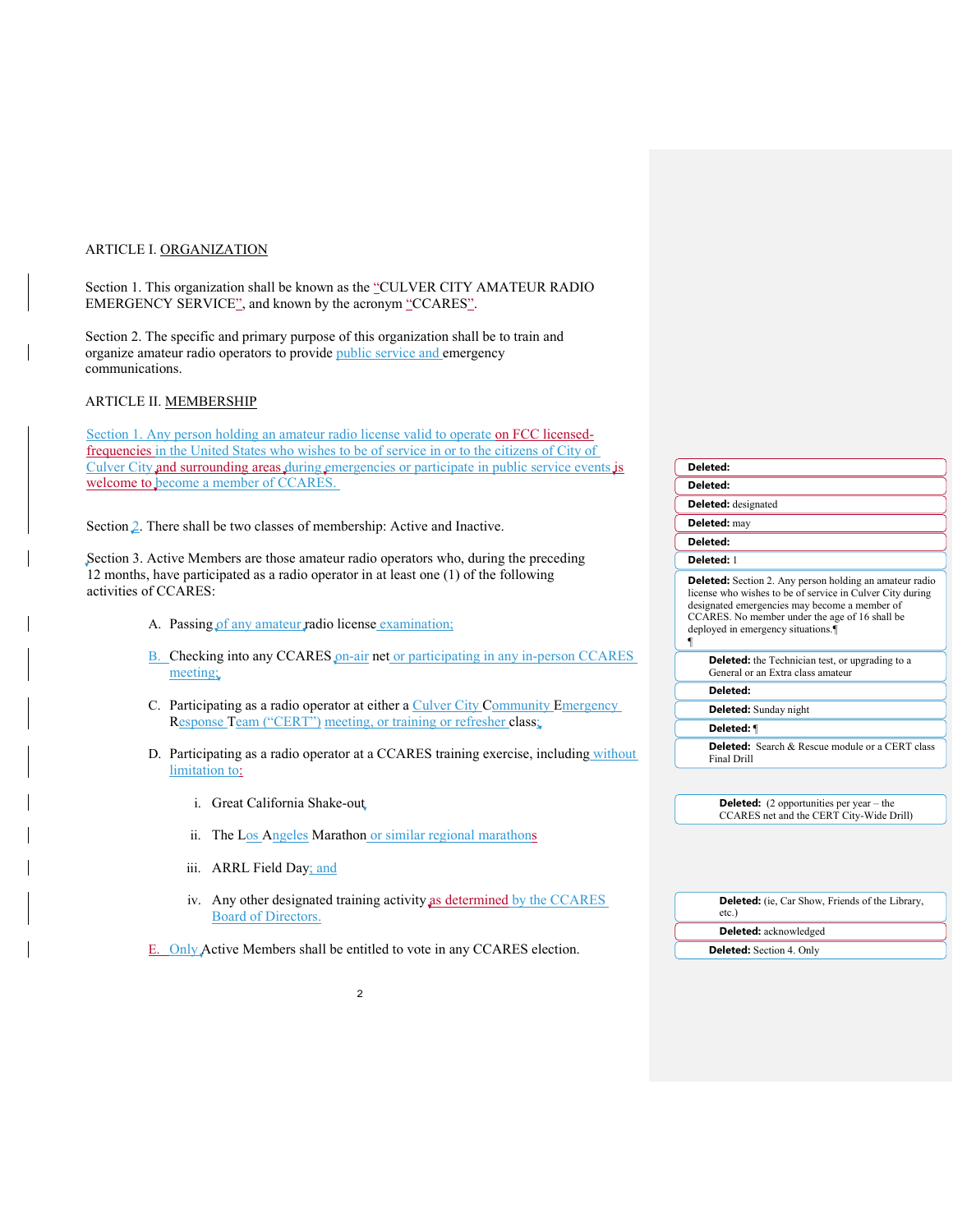F. Only Active Members shall be eligible to obtain CCARES identification credentials as may be issued at the direction and discretion of the CCARES Board of Directors.

Section 4. Inactive Members formerly Active Members of CCARES, are those licensed amateur radio operators who live or work in, or wish to contribute to the betterment of the citizens of, the City of Culver City but who no longer meet the qualifications for Active Membership.

Section 5. Membership in CCARES shall not be denied to otherwise qualified amateur radio operator because of race, creed, color, religion, gender, sexual orientation, political affiliation or views, marital status, or any other reason that would be unlawful.

Section 6. CCARES equipment, insignia and I.D. shall only be used at CCARES designated events, official business of CCARES, emergency and/or disaster events, and training.

Section 7. Membership in CCARES is a privilege, not a right. CCARES members shall at all times be respectful and civil to CCARES members and the community. Any member of CCARES alleged to be in breach of respect, or misrepresenting CCARES, and/or the City of Culver City shall be subject to inquiry and potential action by the Board of Directors, which has the sole power to educate, reprimand, or expel any member from CCARES for violation of the core principles set out herein. An expulsion of a CCARES member shall require an affirmative vote of four fifths (4/5) of the full Board of Directors.

## ARTICLE III. MEETINGS & ACTIVITIES

Section 1. General Membership Meetings shall be held in person and/or on-line at least once each three months or as otherwise designated by the President. Members shall also meet on the over-the-air CCARES net on a regular day and at a time as set by the President. CCARES activities may include training classes or field exercises.

Section 2. Board of Directors meetings shall be held in person and/or online on the first Sunday of each month or at other times as the Board may agree. The Board shall inform the Active Members of its meetings by posting the regular and any special meetings to the CCARES web site and additionally by any other means determined by the President. Any Active Member may observe any meeting of the Board of Directors.

Section 3. Notices shall be sent by email to all **Members** prior to each meeting or activity except prior to a regularly scheduled on-air net.

Section 4. Those Active Members attending any General Membership Meeting in person or online shall constitute a quorum for the transaction of CCARES business at that meeting. A quorum of the Board of Directors shall consist of a simple majority of Board Members.

| Deleted: Section 5.                                                                                       |
|-----------------------------------------------------------------------------------------------------------|
| <b>Deleted:</b> who obtain a working amateur radio<br>transceiver and who live or work in Culver City are |
| <b>Deleted:</b> entitled to be provided with a white<br>CCARES hardhat and an orange CCARES vest          |
| Deleted:<br>Section Break (Next Page).                                                                    |
| Deleted: 6                                                                                                |
| Deleted:                                                                                                  |
| Deleted:                                                                                                  |
| <b>Deleted:</b> (described in Section 3 above)                                                            |
| Deleted: 7                                                                                                |
| <b>Deleted:</b> Membership                                                                                |
| Deleted: may not                                                                                          |
| <b>Deleted:</b> candidates                                                                                |
| Deleted:                                                                                                  |
| Deleted: biased or prejudicial                                                                            |
| <b>Deleted: 8</b>                                                                                         |
| <b>Deleted:</b> official business                                                                         |
| Deleted: 9                                                                                                |
| Deleted: of other                                                                                         |
| Deleted: found                                                                                            |
| <b>Deleted:</b> the organization                                                                          |
| Deleted: ¶                                                                                                |
| <b>Deleted:</b> brought before the                                                                        |
| Deleted:                                                                                                  |
| <b>Deleted:</b> directors                                                                                 |
| <b>Deleted:</b> for discipline                                                                            |
| <b>Deleted:</b> may include suspension or expulsion                                                       |
| <b>Deleted:</b> quarterly                                                                                 |
| Deleted: Sunday night radio                                                                               |
| Deleted: A                                                                                                |
| Deleted: be a                                                                                             |
| Deleted: a                                                                                                |
| Deleted: prior to the Sunday net, unless rescheduled                                                      |
| Deleted: member                                                                                           |
| <b>Deleted:</b> attend                                                                                    |
| <b>Deleted:</b> members                                                                                   |
| <b>Deleted:</b> Adequate notice shall be at least seven (7)                                               |
| Deleted: Sunday                                                                                           |
| <b>Deleted:</b> A minimum of twenty Active members, or on                                                 |
| Deleted: m                                                                                                |
|                                                                                                           |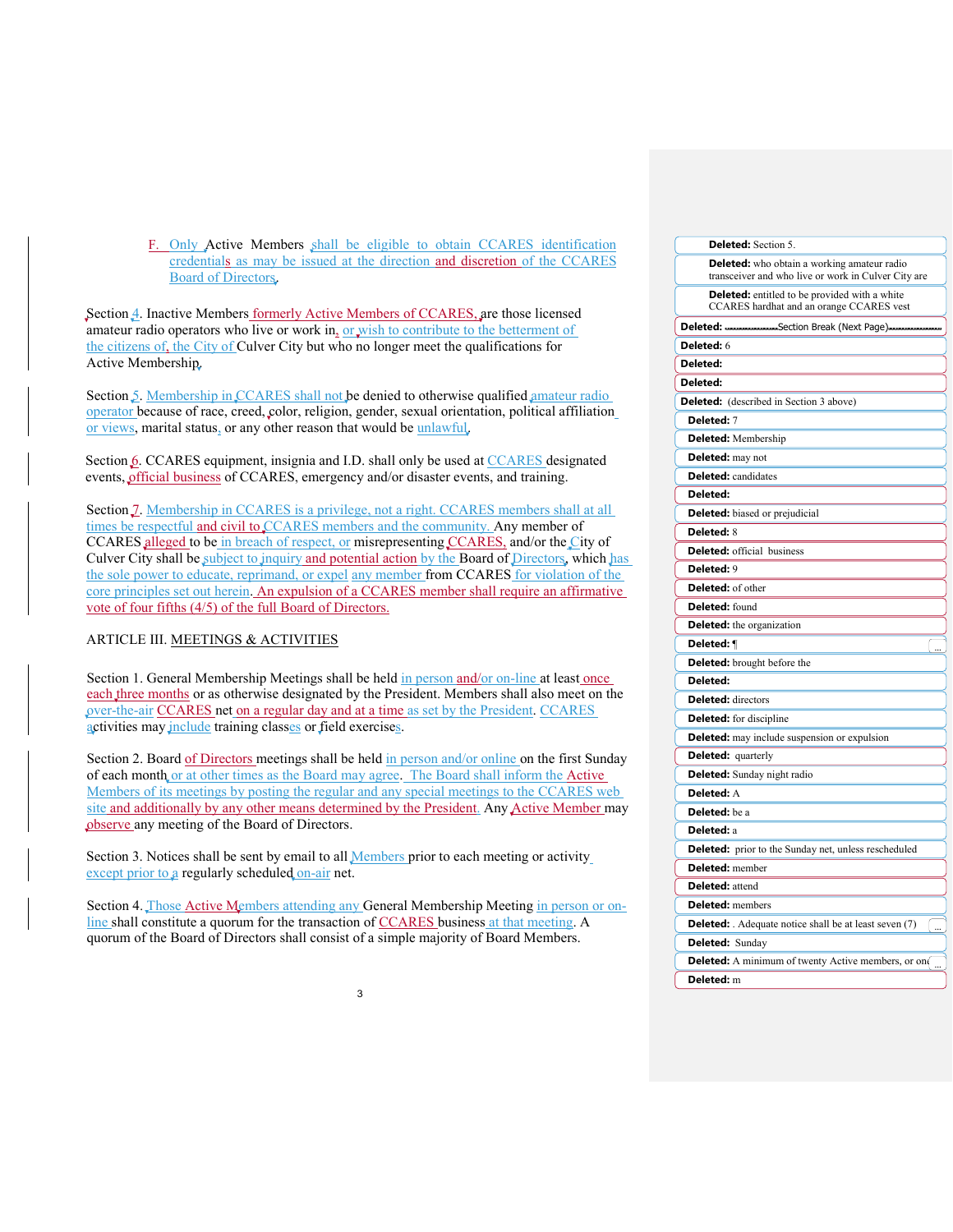Section 5. Actions by the organization shall be passed by a simple majority vote of Active Members present at a General Membership Meeting, unless otherwise stated in these By-Laws. Actions by the Board of Directors shall be passed by a simple majority vote of Board Members present that at a minimum constitute a quorum of the Board, unless otherwise stated in these By-Laws. ARTICLE IV. OFFICERS AND THEIR DUTIES Section 1. The Board of Directors of CCARES shall consist of a President, Vice President, Treasurer, Secretary, and a Member-at-Large. Section 2. Eligibility: In order to be a Board Member of CCARES, an individual must be an Active member of CCARES for at least one (1) year prior to election or appointment. Section 3. Resignation: Any officer may resign his/her position by giving written notice to the Secretary, which resignation shall be effective on the date specified by the officer, or if no date is specified shall be effective upon receipt of the Secretary. Upon resignation, all records and assets of CCARES in that Officer's possession must be promptly returned to the President or Vice-President. If the Secretary resigns, the written notice of resignation shall be presented to the President and effective on the date specified by the Secretary, or if no date is specified shall be effective upon receipt of the President. Section 4. Removal of Officers: Officers may be removed from office for good cause, upon written petition of at least six  $(6)$  Active members presented to the President, or if the officer to be removed is the President, the petition shall be presented to the Vice President. After investigation, the petition will be presented to the **Active membership at the next** regularly or specially scheduled meeting of the general membership or a special membership meeting as determined by the President (or the Vice President if the petition is to remove the President), and voted upon by the **Active members**. Removal of an officer requires a three-fourths  $(3/4)$  vote of all of the full Active members. Section 5. The President: Subject to the supervisory powers of the Board of Directors, the President supervises, directs, and controls the business affairs of CCARES and the activities of the officers of CCARES: A. The President shall preside at all meetings, and conduct them according to the rules adopted. He/she shall enforce due observance of these By-Laws; decide all questions of order; sign all official documents adopted by CCARES; and perform all other duties pertaining to the office of President. B. The President serves as principal liaison to i. the City of Culver City ii. the Culver City CERT Board of Directors **Deleted:** m **Deleted:** board **Deleted:** members **Deleted:** ¶ **Deleted:** hold an **Deleted:** n **Deleted:** Officer **Deleted:** office **Deleted:** and hold a valid Amateur Radio license. **Deleted:** ¶ ... **Deleted: Deleted:** in writing and signed by such officer, at **Deleted:** which time any **Deleted:** his/her **Deleted:** officer's possession **Deleted:** will **Deleted:** over **Deleted:** or more **Deleted:** or **Deleted:** membership **Deleted:** hip **Deleted:** the Communications Manager on **Deleted:** , and to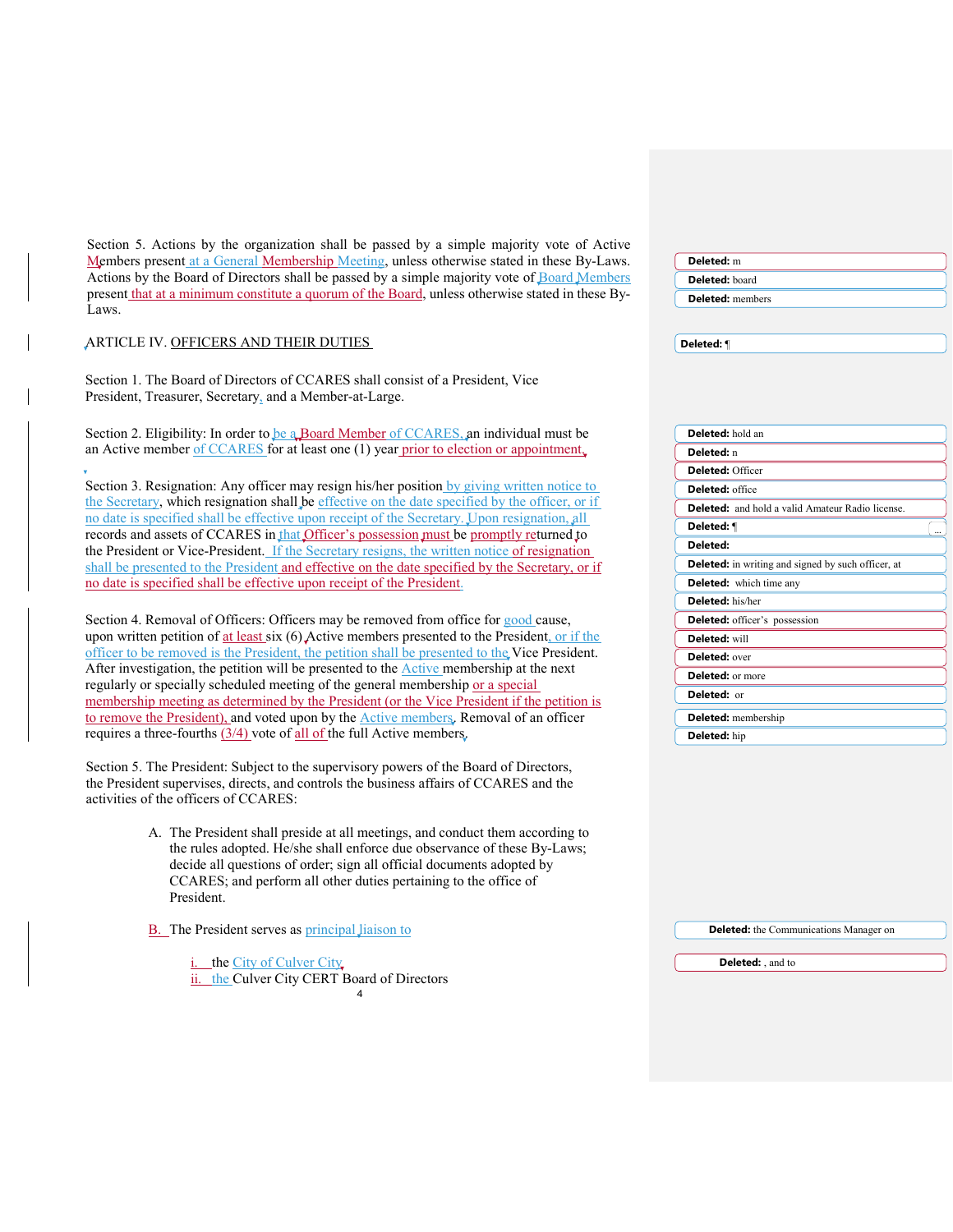iii. Southern California Repeater and Remote Base Association (SCRRBA) iv. Great California Shake-Out v. Los Angeles Marathon,

vi. Sony,

vii. Brotman Hospital, and

viii. other outside agencies and organizations.

C. Emergency duties of the President during any government-declared emergency or disaster:

- i. along with other officers of CCARES, open and operate a radio command center in Fire Station 1 and/or in the Command Vehicle;
- ii. Set up and run or supervise a resource net to ascertain number and availability of radio operators for the incident;
- iii. Provide communications as required by the CERT Incident Commander and/or the Fire Department; and
- iv. To take those steps as may be necessary to protect and inform Members and public safety during any such emergency or disaster.

D. Recruit and train amateur radio operators

- E. Maintain / repair / procure radio equipment and other CCARES assets:
- F. Maintain and create as needed rosters of Active and Inactive members, records of attendance at meetings and activities and email lists for CCARES communications.

G. Oversee or appoint an overseer of Volunteer Examiners at amateur radio tests given by CCARES

- H. Serve as Incident Commander for ARRL Field Day, including planning and preparation
- I. To delegate any or all of the above duties to such individuals, ad hoc committees or standing committees as the President, with the approval of the remainder of the Board of Directors, deems necessary or convenient

| Deleted: ¶                                                                                                                                                                                                                                                                                                          |
|---------------------------------------------------------------------------------------------------------------------------------------------------------------------------------------------------------------------------------------------------------------------------------------------------------------------|
|                                                                                                                                                                                                                                                                                                                     |
| <b>Deleted:</b> amateur                                                                                                                                                                                                                                                                                             |
| <b>Deleted:</b> , including equipment located at                                                                                                                                                                                                                                                                    |
| Deleted: ¶<br>Radio room in Fire Station 1¶<br>1<br>Command Vehicle (communications equipment only)                                                                                                                                                                                                                 |
| ¶<br>Rehab Vehicle (communications equipment only)<br>ſ                                                                                                                                                                                                                                                             |
| Remote base stations and handheld transceivers¶<br>ſ<br>K6CCR Repeater and related equipment¶                                                                                                                                                                                                                       |
| 1<br>Equipment used during Field Day<br>¶                                                                                                                                                                                                                                                                           |
| Act as Liaison with Southern California Repeater and<br>Remote Base Association (SCRRBA), Great California<br>Shake-Out, LA Marathon, Sony, Brotman Hospital, and<br>other outside agencies and organizations                                                                                                       |
| Deleted: <#>For each CERT class:¶<br><#>¶<br>$\leq \nexists$ Present the module on Emergency Radio<br>Communications<br><#>¶<br><#>Secure radio operators for the Search & Rescue<br>Module¶                                                                                                                        |
| $<\neq>$<br>$\leq$ #>Secure radio operators for the Final Drill<br><#>¶                                                                                                                                                                                                                                             |
| $\leq \nexists$ One month following the graduation of each<br>CERT class, arrange for and put on a                                                                                                                                                                                                                  |
| <b>Deleted:</b> <#>the                                                                                                                                                                                                                                                                                              |
| Deleted: <#> session at the Drill Yard¶                                                                                                                                                                                                                                                                             |
| <b>Deleted:</b> <#>At CERT drills, coordinate amateur<br>radio communications as directed by the CERT<br>Incident Commander and/or the Fire Department.<br>$<\n#>$<br><#>Assist the Fire Department and CERT when<br>and where requested in planning communications<br>components of disaster responses.<br>$<\n#>$ |
| Deleted: <#>all                                                                                                                                                                                                                                                                                                     |
| <b>Deleted</b> <#>                                                                                                                                                                                                                                                                                                  |

**Deleted:** .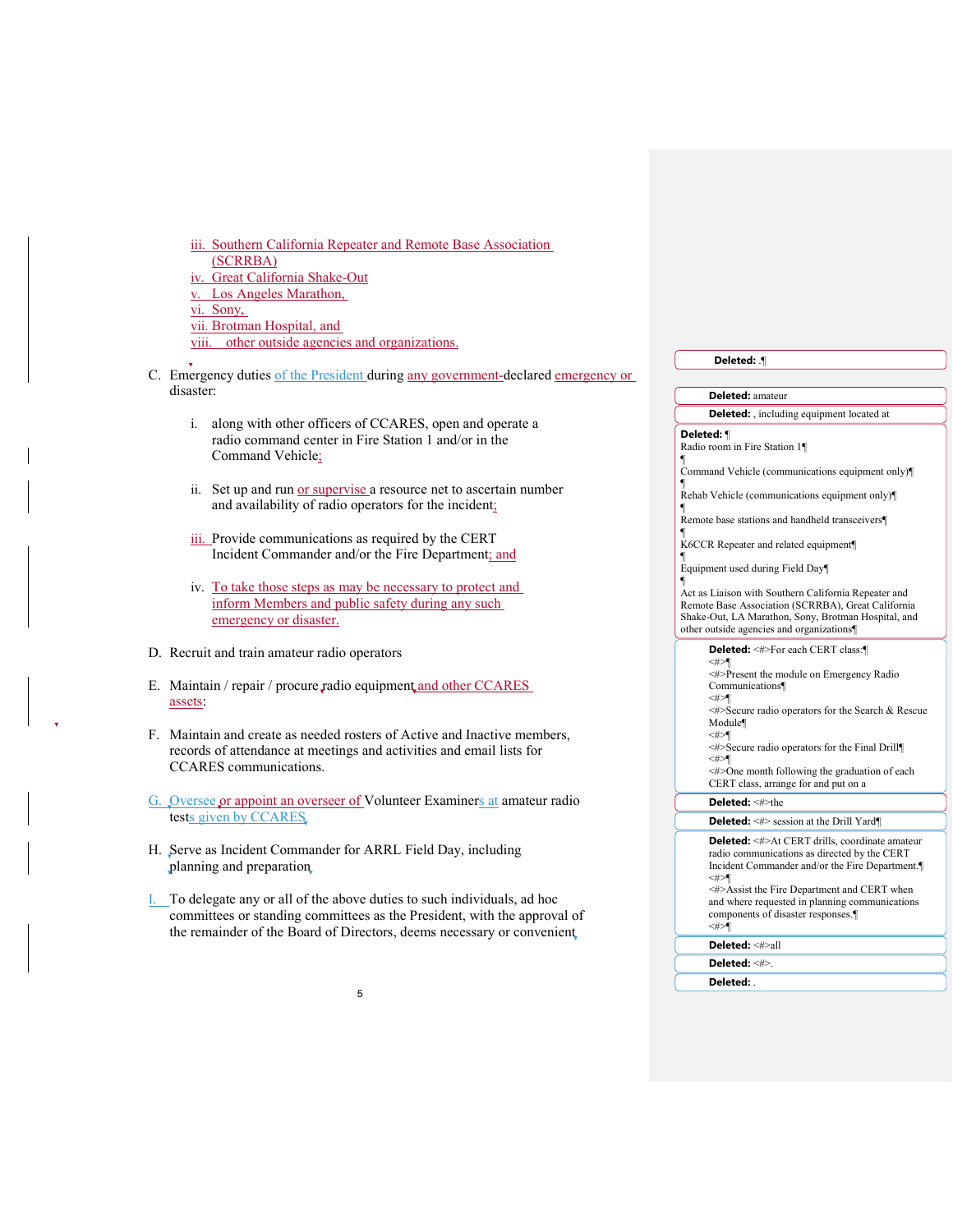| J. To designate advisors to the Board of Directors, each of whom must be                        | Deleted:                                                |
|-------------------------------------------------------------------------------------------------|---------------------------------------------------------|
| an Active member of CCARES and be appointed subject to the majority                             |                                                         |
| approval of the Board of Directors. Any advisor so appointed may                                | Deleted: a                                              |
| participate in the discussions of the Board of Directors on matters as                          |                                                         |
| permitted by the President, but shall not participate in any vote of the                        |                                                         |
| Board of Directors. Such advisors serve at the pleasure of the majority of                      |                                                         |
| the Board of Directors.                                                                         | Deleted: d                                              |
| K. Such other and further duties as the Board of Directors may direct.                          |                                                         |
| L. At the expiration of the term of the President, the President shall                          |                                                         |
| promptly turn over all items and records belonging to CCARES to the                             |                                                         |
| successor President, or if no successor, to the Vice President,                                 | Deleted:                                                |
|                                                                                                 |                                                         |
| Section 6. Vice President: In case of the death, absence, or disability of the President, the   | <b>Deleted:</b> The                                     |
| Vice President shall perform all the duties of the President, and when so acting shall have all |                                                         |
| the powers of, and be subject to, all the restrictions upon the President. The President may    |                                                         |
| delegate some or all presidential powers to the Vice President, and terminate such              | <b>Deleted:</b> any or all of his or her                |
| delegations.                                                                                    |                                                         |
| Section 7. Secretary: The duties of Secretary include:                                          | Deleted: ¶                                              |
|                                                                                                 |                                                         |
| A. Bylaws. The Secretary shall certify and keep a current copy of these Bylaws.                 | Deleted: The                                            |
|                                                                                                 | <b>Deleted:</b> shall attend to the following           |
| B. Book of Minutes. The Secretary shall keep, or cause to be kept, a book of                    | <b>Deleted:</b> as amended or otherwise altered to date |
| minutes of all meetings, proceedings, and actions of the Directors, recording the               |                                                         |
| time and place of holding such meeting, whether regular or special; the notice                  |                                                         |
| given; the names of those present at such meetings; the number of directors                     |                                                         |
| present or represented at directors' meetings; and the proceedings of such                      |                                                         |
| meetings. The book of minutes shall also contain any protests concerning lack                   |                                                         |
| of adequate notice or dissents from members of the Board, if the protesting or                  |                                                         |
| dissenting Board member(s) request in writing.                                                  |                                                         |
|                                                                                                 |                                                         |
| C. Notices and Other Duties. The Secretary shall give, or cause to be given, notice             |                                                         |
| of all meetings of the Board of Directors in accordance with these Bylaws. He or                |                                                         |
| she shall have such other powers and perform such other duties incident to the                  |                                                         |
| office of Secretary as may be prescribed by the Board of Directors or these                     |                                                         |
| Bylaws.                                                                                         |                                                         |
| D. CCARES Records. The original of all CCARES records described above shall                     |                                                         |
| be kept in a file drawer in the CCARES radio room at Fire Station 1. Upon                       |                                                         |
| written request, the Secretary shall make available for examination all such                    | <b>Deleted:</b> exhibit                                 |
| CCARES Records so maintained at a mutually agreed upon date and time to                         | Deleted: m                                              |
| any Active Member of CCARES subject to any security or safety conditions                        | Deleted:                                                |
| imposed upon CCARES by the City of Culver City.                                                 | <b>Deleted:</b> or to his or her agent, the Bylaws and  |
| 6                                                                                               | book of minutes.                                        |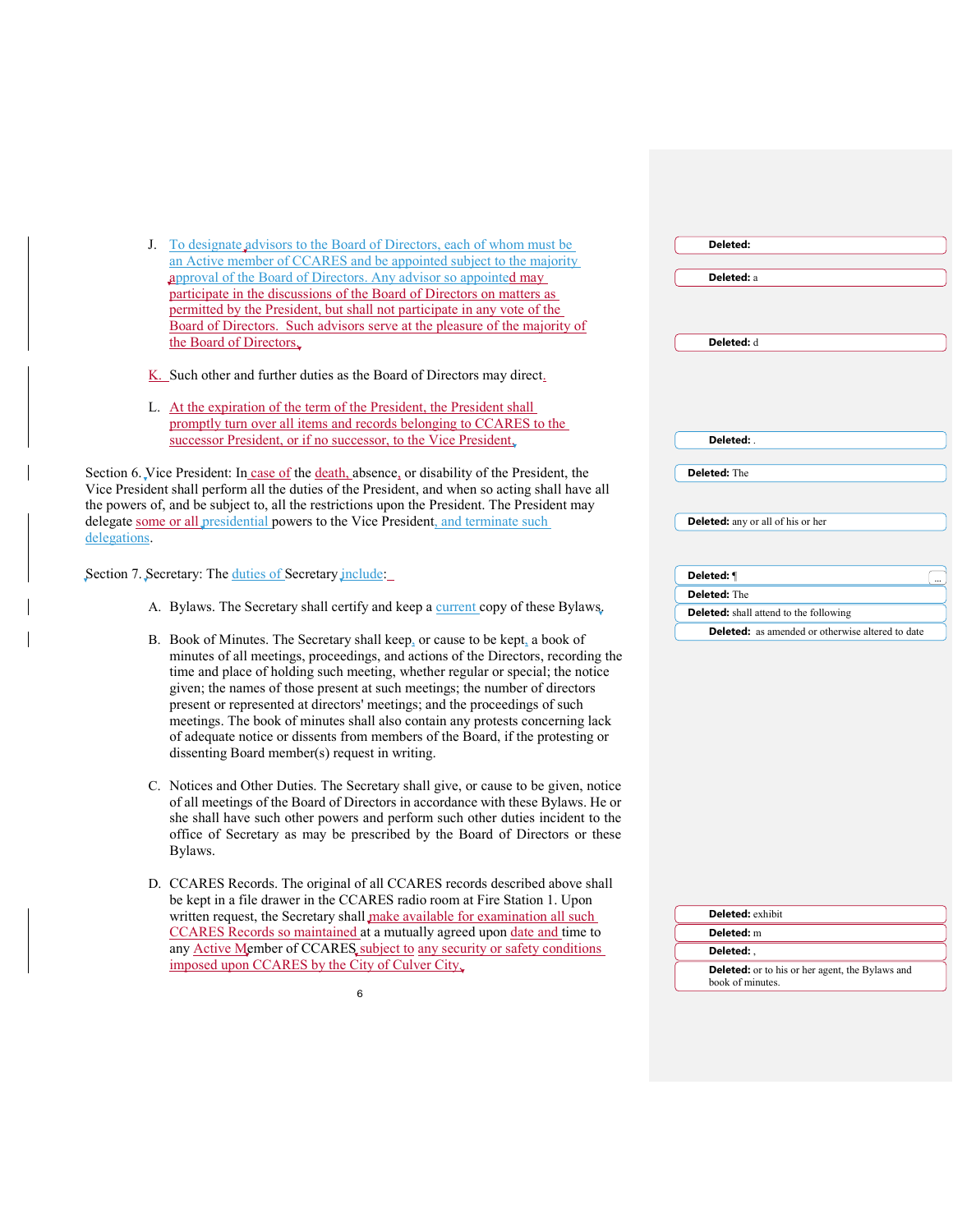|                                | E. At the expiration of the term of the Secretary, the Secretary shall                                                                          |                                                                                                                                   |
|--------------------------------|-------------------------------------------------------------------------------------------------------------------------------------------------|-----------------------------------------------------------------------------------------------------------------------------------|
|                                | promptly turn over all items and records belonging to CCARES to the                                                                             |                                                                                                                                   |
|                                | successor Secretary, or if no successor, to the President.                                                                                      | <b>Deleted:</b> At the expiration of his/her term he/she<br>will turn over all items belonging to CCARES to<br>his/her successor. |
|                                | Section 8. Treasurer: The duties of the Treasurer <i>include</i> :                                                                              | <b>Deleted:</b> The                                                                                                               |
|                                |                                                                                                                                                 | <b>Deleted:</b> shall attend to the following                                                                                     |
|                                | A. Books of Account. The Treasurer shall keep and maintain, or cause to be kept                                                                 |                                                                                                                                   |
|                                | and maintained, adequate and correct books and records of accounts of the                                                                       |                                                                                                                                   |
|                                | properties and transactions of CCARES, including accounts of CCARES                                                                             | <b>Deleted:</b> its                                                                                                               |
|                                | assets, liabilities, receipts, disbursements, capital, and other matters                                                                        |                                                                                                                                   |
|                                | customarily included in financial statements. The books of account shall be                                                                     | <b>Deleted:</b> director                                                                                                          |
|                                | open to inspection by any CCARES Director at all reasonable times within                                                                        |                                                                                                                                   |
|                                | five (5) business days after written request is received by the Treasurer.                                                                      | Deleted: one                                                                                                                      |
|                                |                                                                                                                                                 | Deleted: 1                                                                                                                        |
|                                | B. Financial Reports. The Treasurer shall prepare, or cause to be prepared,<br>the financial statements to be included in any required reports. | <b>Deleted:</b> made to                                                                                                           |
|                                | Generally Accepted Accounting Principles ("GAAP") accounting is not                                                                             |                                                                                                                                   |
|                                | a requirement of the Treasurer in the day-to-day performance of the                                                                             |                                                                                                                                   |
|                                |                                                                                                                                                 |                                                                                                                                   |
|                                | Secretary's duties.                                                                                                                             |                                                                                                                                   |
|                                | C. Deposit and Disbursement of Money and Valuables. The Treasurer shall                                                                         |                                                                                                                                   |
|                                | cause to be deposited or otherwise be held, all money and other valuables of                                                                    | <b>Deleted:</b> in the name and to the credit                                                                                     |
|                                | <b>CCARES.</b>                                                                                                                                  |                                                                                                                                   |
|                                | F. At the expiration of the term of the Treasurer, the Treasurer shall                                                                          |                                                                                                                                   |
|                                | promptly turn over all items and records belonging to CCARES to the                                                                             |                                                                                                                                   |
|                                | successor Treasurer, or if no successor, to the President.                                                                                      |                                                                                                                                   |
|                                |                                                                                                                                                 | <b>Deleted:</b> <#>At the expiration of his/her term he/she                                                                       |
|                                |                                                                                                                                                 | will turn over all items and funds belonging to                                                                                   |
|                                | Section 9. Member-at-Large. The Member-at-Large shall perform such duties as the President                                                      | CCARES to his/her successor, in the presence of at                                                                                |
| and the Board shall designate. |                                                                                                                                                 | least on other officer.                                                                                                           |
|                                | Section 10. The Director Emeritus: The immediate past CCARES Director shall be, ex-                                                             | Deleted: -<br>-Section Break (Next Page)-                                                                                         |
|                                |                                                                                                                                                 |                                                                                                                                   |
|                                |                                                                                                                                                 | Deleted:                                                                                                                          |
|                                | officio, non-voting member of the Board of Directors.                                                                                           | Deleted: or                                                                                                                       |
|                                |                                                                                                                                                 |                                                                                                                                   |
|                                | Section 11. Where these Bylaws require Board Members to keep written records, electronic                                                        | <b>Deleted:</b> The main purpose of this position is to remove the<br>possibility of tie votes during full meetings of the Board. |
|                                | records shall be considered to be the equivalent of such written records.                                                                       | Deleted: a                                                                                                                        |

Section 1. The regular Term of office for any Board Member shall be two (2) years from the date of assumption of office. The Term of Any Board Member appointed to office to fill an unexpired Term of a former Board Member shall be the remainder of the unexpired Term of the former Board Member.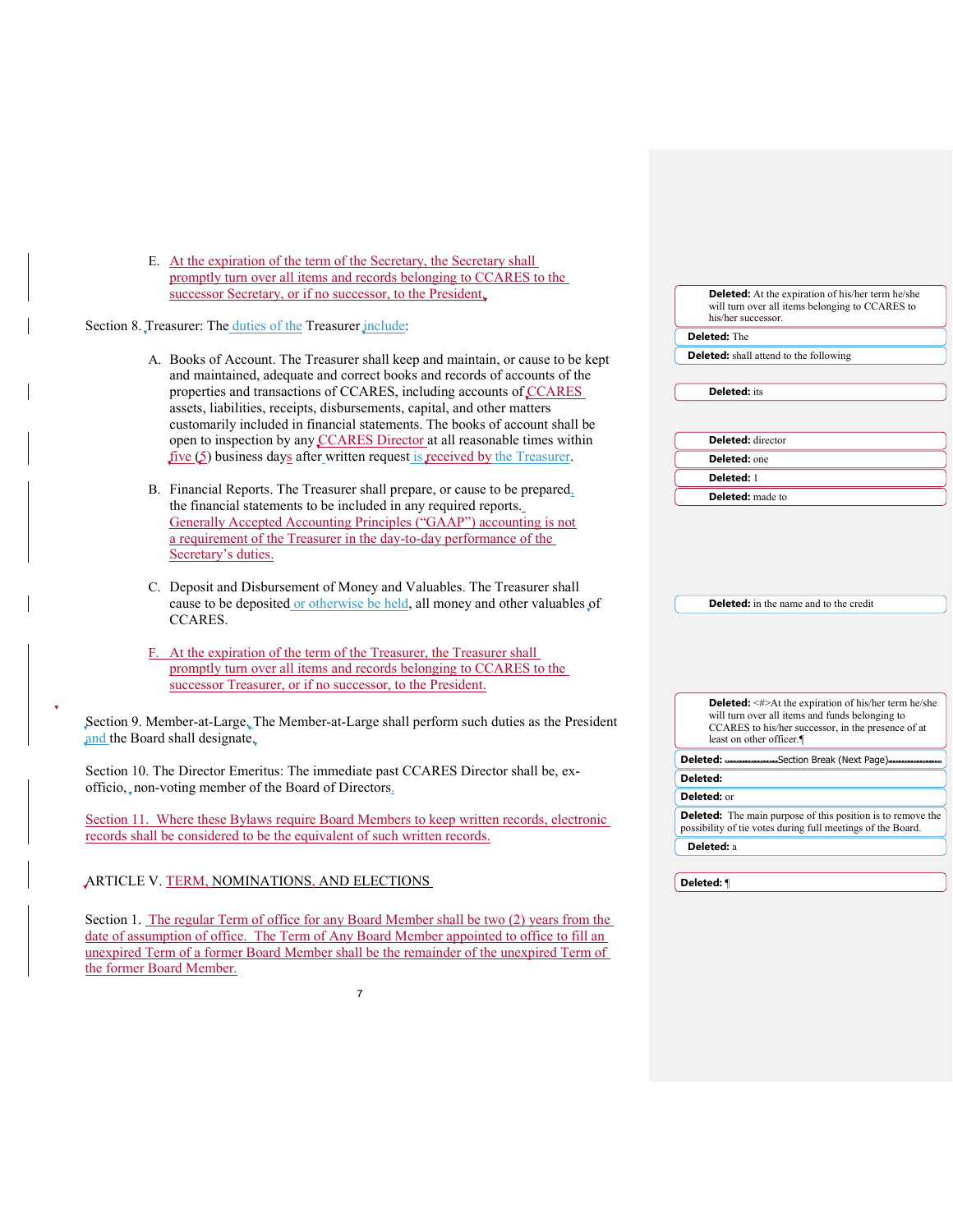| Section 2. An ad hoc nominating committee appointed by the President shall consist of at least                                                                                                                                                                                       | <b>Deleted:</b> consisting of three                                                                                                             |
|--------------------------------------------------------------------------------------------------------------------------------------------------------------------------------------------------------------------------------------------------------------------------------------|-------------------------------------------------------------------------------------------------------------------------------------------------|
| two (2) Active Members who shall recruit candidates for all open Board positions. No                                                                                                                                                                                                 | <b>Deleted:</b> members                                                                                                                         |
| nominating committee member may be a candidate for office during the appointment period.                                                                                                                                                                                             | <b>Deleted:</b> appointed by the President                                                                                                      |
| The nominating committee shall present its proposed slate at a Regular or Special Meeting of                                                                                                                                                                                         | Deleted: officer                                                                                                                                |
| the Board as determined by the Board. Upon conformation of the candidate's willingness to                                                                                                                                                                                            | Deleted: November m                                                                                                                             |
| serve, the proposed candidate(s) shall be promptly presented to the Active Members, who shall                                                                                                                                                                                        | Deleted: T                                                                                                                                      |
| vote on the proposed candidate(s) at a general membership meeting to take place in the month<br>following the . At that meeting, nominations may be made from the floor and voting on all                                                                                            | <b>Deleted:</b> slate                                                                                                                           |
| candidates will take place. Where there is more than one candidate for a particular Board                                                                                                                                                                                            | <b>Deleted:</b> December                                                                                                                        |
| office, the candidate receiving the greatest number of votes shall be declared the winner of the                                                                                                                                                                                     | <b>Deleted:</b> In addition                                                                                                                     |
| contested Board office.                                                                                                                                                                                                                                                              |                                                                                                                                                 |
| Section 3. If there is only one nominee for any Board office, election for that Board office<br>may be held by voice vote. Where there is more than one nominee for a Board office, a<br>written vote of the Active Members in attendance shall be required, and may be conducted in | <b>Deleted:</b> Section 2. The nominating committee may<br>accept written proxy votes up to midnight of the day<br>before the December meeting. |
| electronic format and by a show of hands.                                                                                                                                                                                                                                            | Deleted: 4                                                                                                                                      |
| Section 4. Upon election, the members of the Board of Directors shall assume their new                                                                                                                                                                                               | <b>Deleted:</b> but                                                                                                                             |
| responsibilities as of January 1 of the following year.                                                                                                                                                                                                                              | <b>Deleted:</b> position                                                                                                                        |
|                                                                                                                                                                                                                                                                                      | <b>Deleted:</b> position                                                                                                                        |
| Section 5. Upon the death or resignation of any member of the Board of Directors, such<br>vacancies shall be filled by appointment of the remaining members of the Board of Directors<br>until the next regularly scheduled election.                                                | <b>Deleted:</b> The elected candidates will serve a 2 year term.                                                                                |
|                                                                                                                                                                                                                                                                                      |                                                                                                                                                 |
|                                                                                                                                                                                                                                                                                      | Deleted: ¶                                                                                                                                      |
| ARTICLE VI. CCARES CALL SIGN & REPEATER                                                                                                                                                                                                                                              | Deleted: ¶                                                                                                                                      |
| Section 1. CCARES holds the FCC call sign "K6CCR" (which, in special phonetics,<br>stands for "K6 Culver City Radio") (the "License").                                                                                                                                               | <b>Deleted:</b> has obtained                                                                                                                    |
| Section 2. The President shall be the License trustee but shall be allowed to transfer such                                                                                                                                                                                          | Deleted: assign                                                                                                                                 |
| trusteeship of the License to a substitute, who in all is:                                                                                                                                                                                                                           | <b>Deleted:</b> trusteeship                                                                                                                     |
|                                                                                                                                                                                                                                                                                      | <b>Deleted:</b> of the call sign                                                                                                                |
| A. An Active member of CCARES; and                                                                                                                                                                                                                                                   | Deleted: him or herself or to another                                                                                                           |
|                                                                                                                                                                                                                                                                                      | Deleted: in good standing                                                                                                                       |
| B. Who meets all applicable FCC requirements to be the Licensee trustee; and<br>C. Who has not had his/her Radio Amateur License revoked or sanctioned at<br>any time                                                                                                                |                                                                                                                                                 |
| D. Who is not a trustee for any other Club call sign; and                                                                                                                                                                                                                            |                                                                                                                                                 |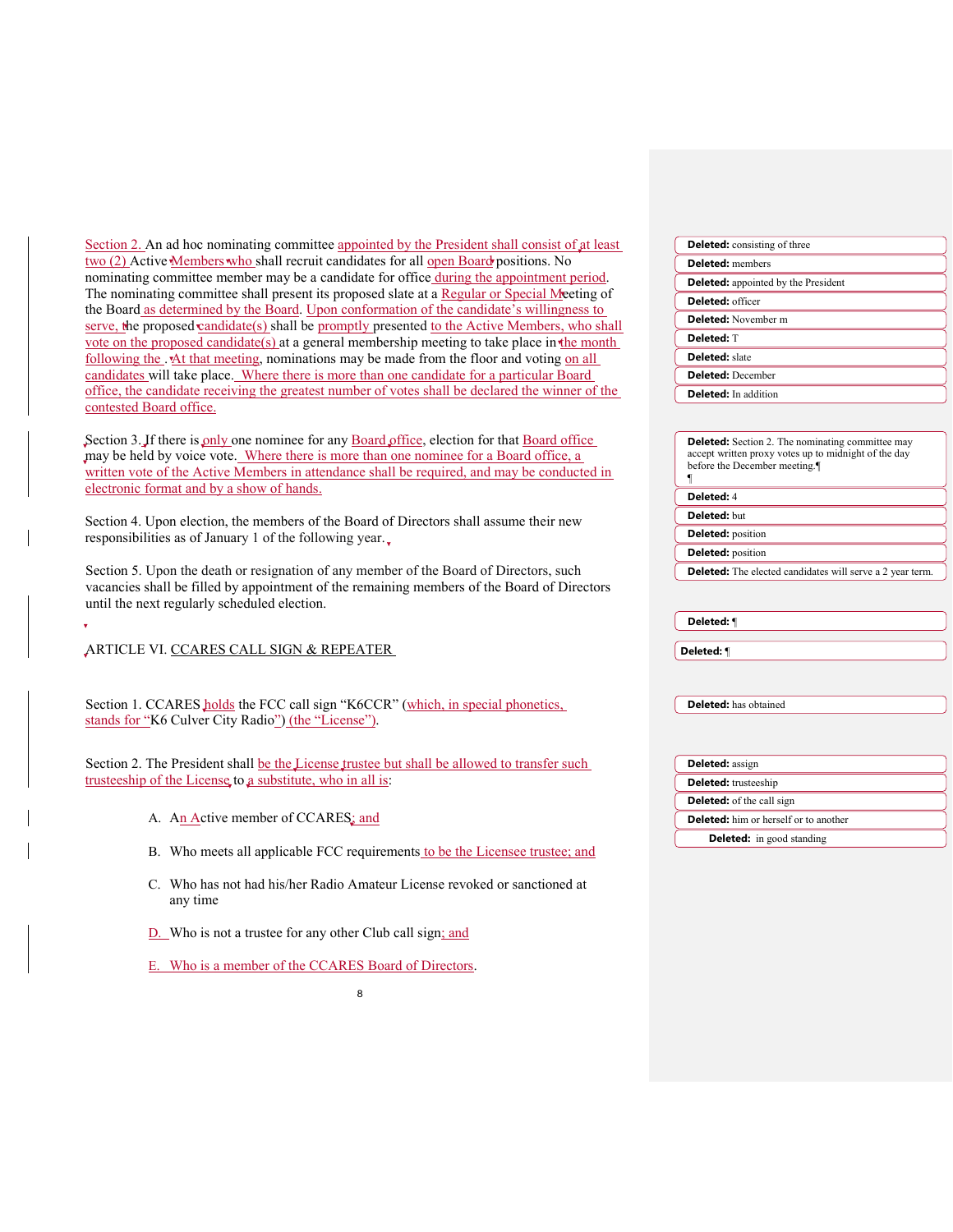Where the Trustee is no longer a member of the Board, the Board has the full power to, and shall, appoint a substitute Licensee Trustee and thereupon the Secretary shall have the power to timely cause the FCC Licensee to be transferred to the successor License Trustee.

Section 3. CCARES has obtained coordination for the K6CCR repeater from the Southern California Repeater and Remote Base Association. The President shall keep or assign trusteeship of the coordination as stated in Article VI, Section 2. At the discretion of the President, with the advice of the remainder of the Board of Directors, the same or different trustees may be assigned to the call sign and the coordination.

### ARTICLE VII. DISSOLUTION

Section 1. Termination of Operations. The Board of Directors may initiate the termination of operations and thereafter to dissolve CCARES upon a four-fifths majority vote of the entire Board of Directors. Thereafter, at a regularly-scheduled or special meeting of the Membership upon no less than 30 days written notice and posting to the CCARES website, the Board shall present to the Active Membership a motion for dissolution supported by information supporting the Board's determination of the need to terminate operations and dissolve CCARES. Only upon receiving a two-thirds vote of the entire Active Members shall the Board be empowered to wind down and terminate the operations and dissolve CCARES. Section 2. Disposition of Assets. Upon the affirmative vote of two-thirds the entire Active Members as required in Article VII, Section 1: A. The Board of Directors shall cause the disbursement of all assets of CCARES. **Deleted:** In the event that the Board of Directors votes that **Deleted:** should be dissolved, the **Deleted:** must be voted on by the full membership and receive more than **Deleted:** full **Deleted:** membership **Deleted:** to pass **Deleted:** handle

Deleted: \_\_\_\_\_\_\_\_\_\_\_\_\_\_Section Break (Next Page)

- B. No member or group of members of CCARES shall receive benefit from the disbursement of CCARES assets.
- C. All of CCARES amateur radio and related equipment will be donated to Culver City CERT. If the donation is rejected by Culver City CERT, then the equipment shall be donated to a non-profit amateur radio group or sold as determined by the Board of Directors.
- D. All funds held by CCARES, including funds from any sale of equipment, shall be donated to Culver City CERT or a non-profit organization that benefits the City of Culver City as determined by the majority of the CCARES Board of Directors.